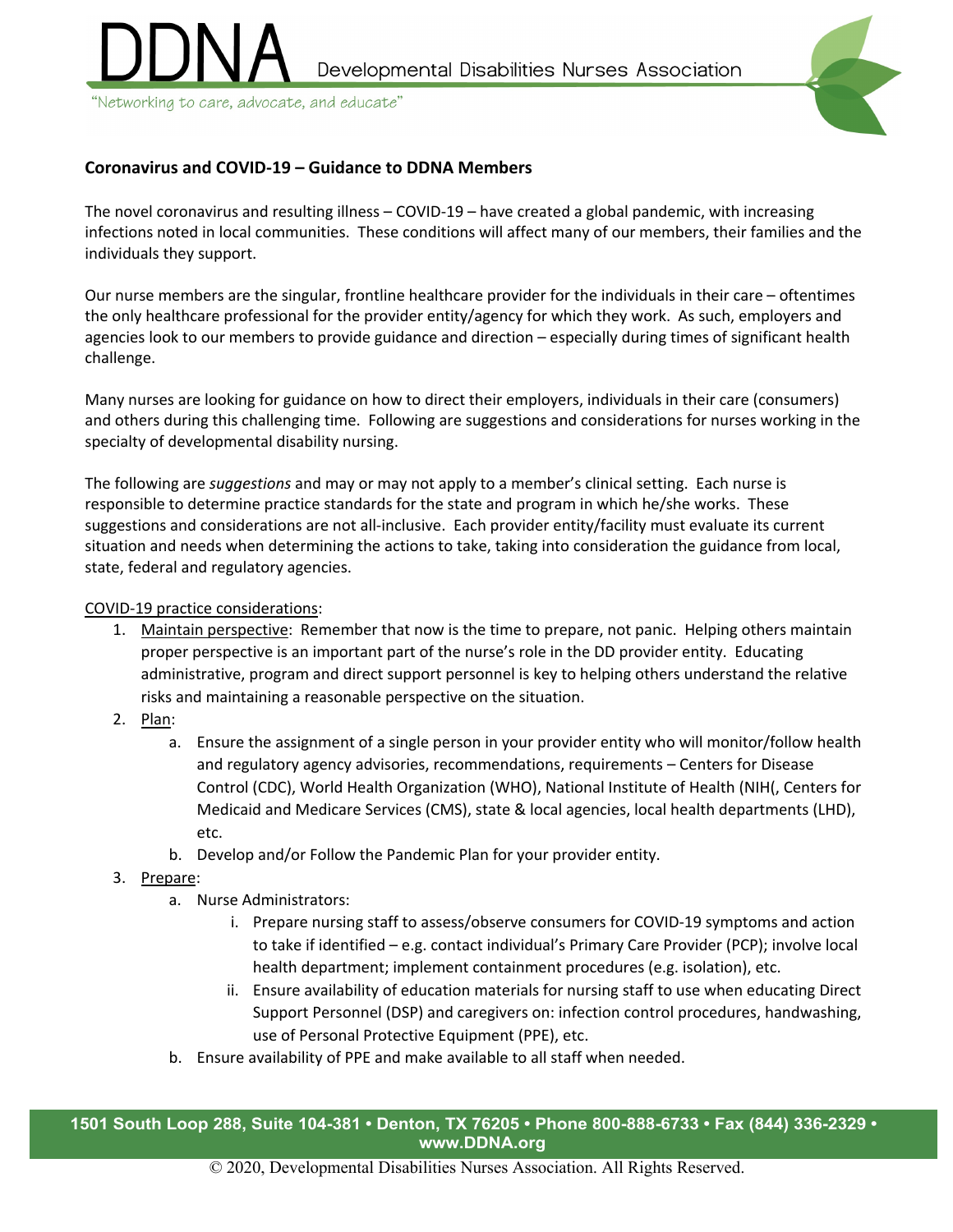"Networking to care, advocate, and educate"

- c. Ensure availability and use of hand sanitizing, household cleaning and sanitizing, and surface sanitizing agents.
- d. Ensure PRN medications and have supplies available e.g. GI meds, respiratory meds, nebulizer treatment meds for those with respiratory compromise, etc.
- e. Ensure emergency food, water, medications, other supplies are on hand.
	- i. Facilities/provider entities typically maintain a  $\sim$  3 day supply of food/medications/etc.
	- ii. Re-evaluate the quantity of food and supplies the facility/provider entity needs and keeps on hand.
	- iii. Consider maintaining an increased quantity of these supplies over the coming months, to ensure sufficient quantities will be available.
- 4. Evaluate Current Practices:
	- a. Employee and Consumer/Family Travel:
		- i. Consider asking families/friends/guardians to avoid contact with consumers for 14 days following international travel or travel to areas of *known* infection.
		- ii. Ask employees to consider avoiding all unnecessary travel both international and domestic destinations. Consider requiring employees to be "off work" for 14 days following travel.
	- b. Employee and Consumer Community Activities:
		- i. Consider avoiding activities with large crowds especially if local infection is confirmed.
			- 1. Encourage "at home" activities at home movies, game night, etc.
			- 2. Encourage outdoor activities when weather permits, etc.
		- ii. Consider "online" shopping with pick-up or delivery if an option  $-$  especially if local infection is confirmed.
		- iii. Take precautions when out in community  $-e.g.$  when shopping, sanitize grocery cart handles before use; use paper towel/tissue to open doors; sanitize hands afterward; etc.
		- iv. Avoid contact with international travelers and/or symptomatic individuals.
		- v. Report contact/exposure with symptomatic individuals immediately and enhance monitoring of those exposed.
- 5. Educate: Educate all levels of employees about precautions to take.
- 6. Immunize: Ensure seasonal flu vaccine and other immunizations for consumers and employees.
- 7. Practice Infection Control:
	- a. Ensure "routine" infection control practices e.g. good handwashing, respiratory hygiene practices, regular housekeeping procedures, sanitizing surfaces, clean/soiled laundry procedures, etc.
	- b. Add "enhanced" infection control practices e.g. sanitizing light switches, door knobs, computer keyboards/touch screens/TV remotes, videogame controllers each shift; sanitize facility vehicle knobs and handles, etc.; consider  $\sim$  "mini-quarantine" for mail/packages; etc.
- 8. Treat: Develop plan for symptomatic individuals of those with known/suspected exposures:
	- a. Symptomatic employees:
		- i. Have employee stay home.
		- ii. Encourage employee to be evaluated by a Health Care Provider (HCP).

**1501 South Loop 288, Suite 104-381 • Denton, TX 76205 • Phone 800-888-6733 • Fax (844) 336-2329 • www.DDNA.org**